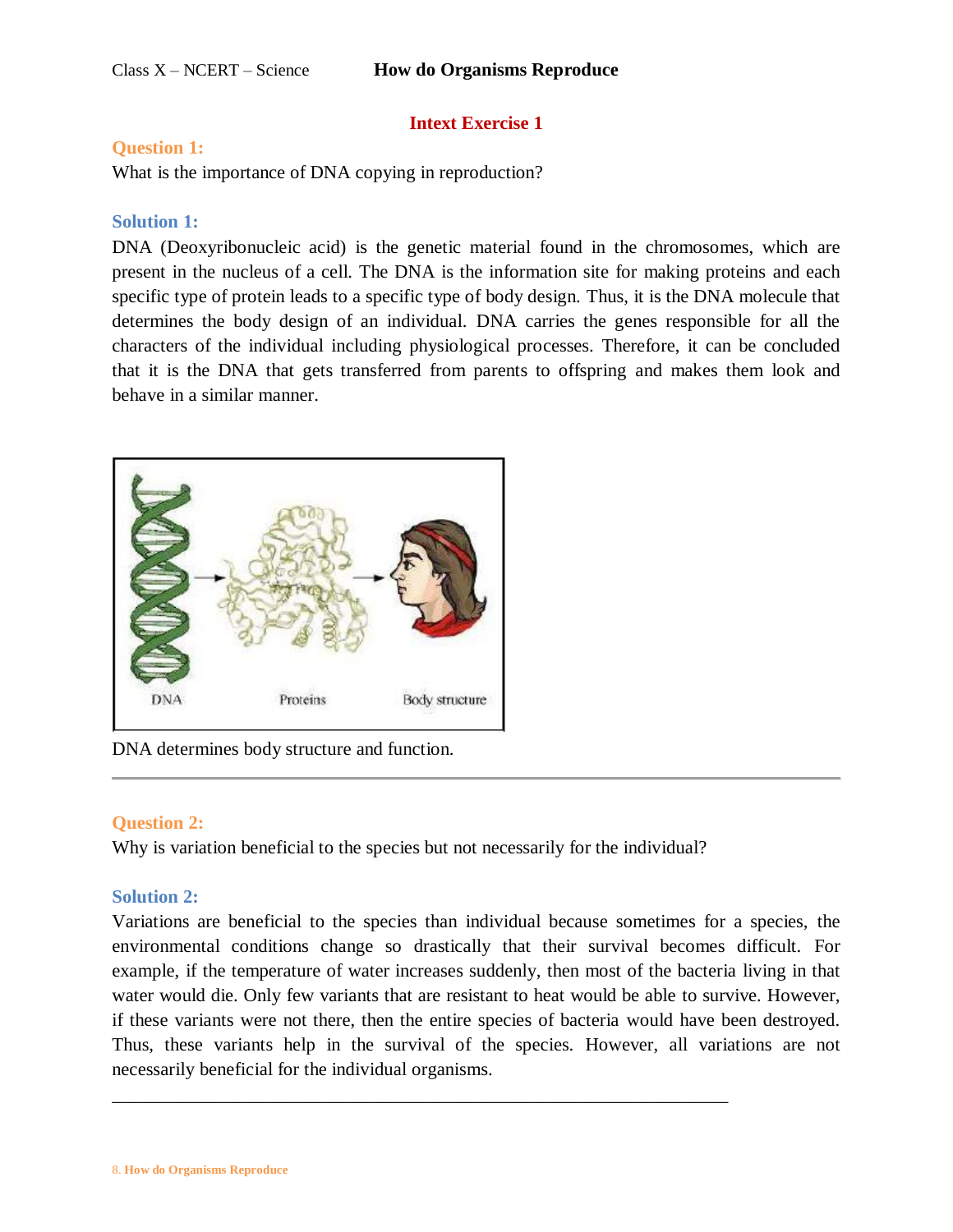# **Intext Exercise 2**

#### **Question 1:**

How does binary fission differ from multiple fission?

#### **Solution 1:**

In binary fission, a single cell divides into two equal cells. Amoeba and Bacteria divide by binary fission.



**Binary fission in Amoeba**

In multiple fission, a single cell divides into many daughter cells simultaneously. Amoeba and *Plasmodium* divide by multiple fission.



**Multiple fission in Plasmodium**

#### **Question 2:**

How will an organism be benefited if it reproduces through spores?

#### **Solution 2:**

Spores are dormant and hardy structures produced by some organisms in order to tide over unfavorable conditions. There are many advantages, if an organism reproduces through spores.

#### **Advantages of spore formation:**

- · Large numbers of spores are produced in one sporangium.
- · Spores are distributed easily by air to far-off places to avoid competition at one place.
- · Spores are covered by thick walls to prevent dehydration under unfavorable conditions.

It allows cells to germinate and form a new individual once favorable conditions return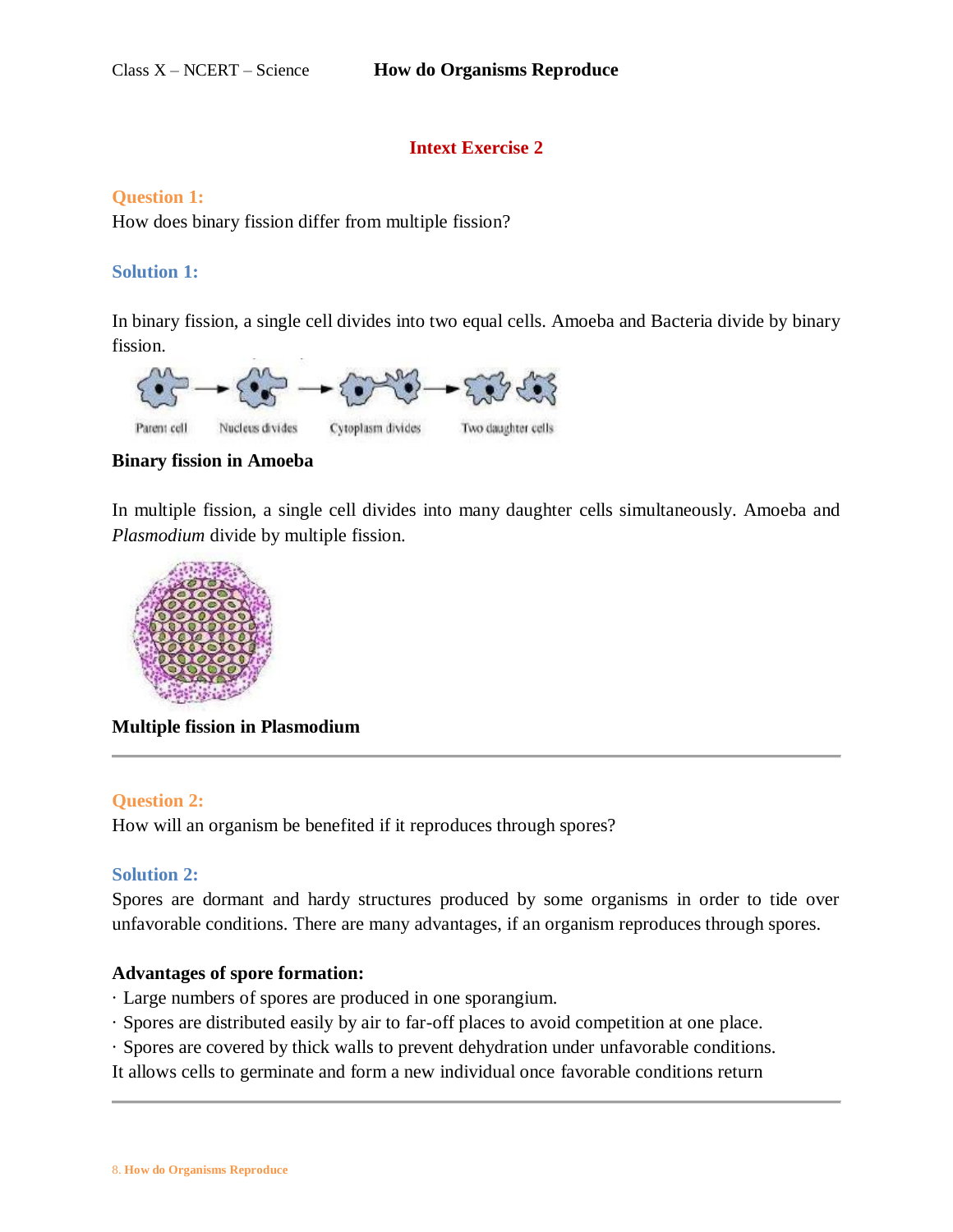#### **Question 3:**

Can you think of reasons why more complex organisms cannot give rise to new individuals through regeneration?

## **Solution 3:**

Simple organisms such as *Hydra* and *Planaria* are capable of producing new individuals through the process of regeneration. The process of regeneration involves the formation of new organisms from its body parts. Simple organisms can utilize this method of reproduction as their entire body is made of fewer and similar kind of cells in which any part of their body can be formed by growth and development.

However, complex organisms have organ-system level of organization. All the organ systems of their body work together as an interconnected unit. They can regenerate their lost body parts such as skin, muscles, blood, etc. However, they cannot give rise to new individuals through regeneration as a specific cell or tissue cannot give rise to completely different cell and tissue types. Therefore, it would not be possible to completely regenerate an entire new organism.

## **Question 4:**

Why is vegetative propagation practiced for growing some types of plants?

## **Solution 4:**

Vegetative propagation is the propagation of plants using their vegetative parts such as roots, stem, leaves, etc. This kind of propagation occurs independent of seeds. It has many advantages such as:

- 1. Propagation of plants with no seeds or no viable seeds such as orchids, banana, etc.
- 2. Propagation of a select superior variety of a plant as the plants produced will be genetically identical to the parent plant.
- 3. A quicker method of propagation to obtain a large number of plants in a much lesser time.
- 4. Introduction and propagation of plants in newer areas where seeds may not germinate due to unfavorable environmental or soil conditions.

## **Question 5:**

Why is DNA copying an essential part of the process of reproduction?

#### **Solution 5:**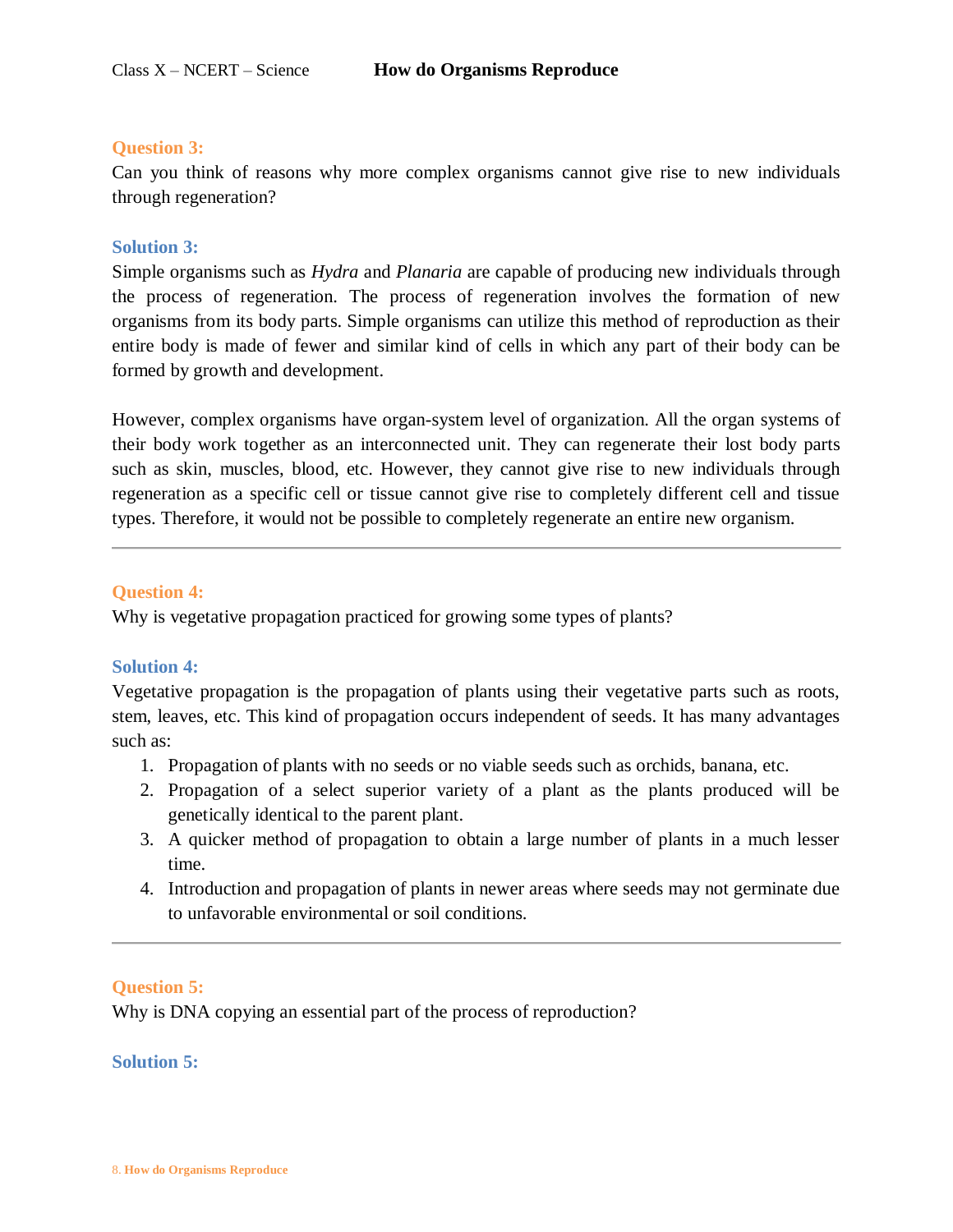DNA (Deoxyribonucleic acid) copying is an essential part of reproduction as it passes genetic information from parents to offspring. It determines the body design of an individual. The reproducing cells produce a copy of their DNA through some chemical reactions and result in two copies of DNA. The copying of DNA always takes place along with the creation of additional cellular structure. This process is then followed by division of a cell to form two cells.

## **Intext Exercise 3**

\_\_\_\_\_\_\_\_\_\_\_\_\_\_\_\_\_\_\_\_\_\_\_\_\_\_\_\_\_\_\_\_\_\_\_\_\_\_\_\_\_\_\_\_\_\_\_\_\_\_\_\_\_\_\_\_\_\_\_\_\_\_\_\_

#### **Question 1:**

How is the process of pollination different from fertilization?

## **Solution 1:**

Pollination is the process of transfer of pollens from anther to stigma. It occurs with the help of certain pollinators such as air, water, birds, or some insects.

Fertilization, on the other hand, is the fusion of the male and female gametes. It occurs inside the ovule and leads to the formation of zygote.

#### **Question 2:**

What is the role of the seminal vesicles and the prostate gland?

## **Solution 2:**

The secretions from seminal vesicles and prostate glands lubricate the sperms and provide a fluid medium for easy transport of sperms. Their secretion also provides nutrient in the form of fructose, calcium, and some enzymes to enable the sperms to survive for a few days until they can fertilize the egg.

#### **Question 3:**

What are the changes seen in girls at the time of puberty?

#### **Solution 3:**

#### **Secondary sexual characteristics in girls:**

- Increase in breast size and darkening of skin of the nipples present at the tips of the breasts.
- Appearance of hair in the genital area.
- **EXECUTE:** Appearance of hair in other areas of skin like underarms, face, hands, and legs.
- Increase in the size of uterus and ovary.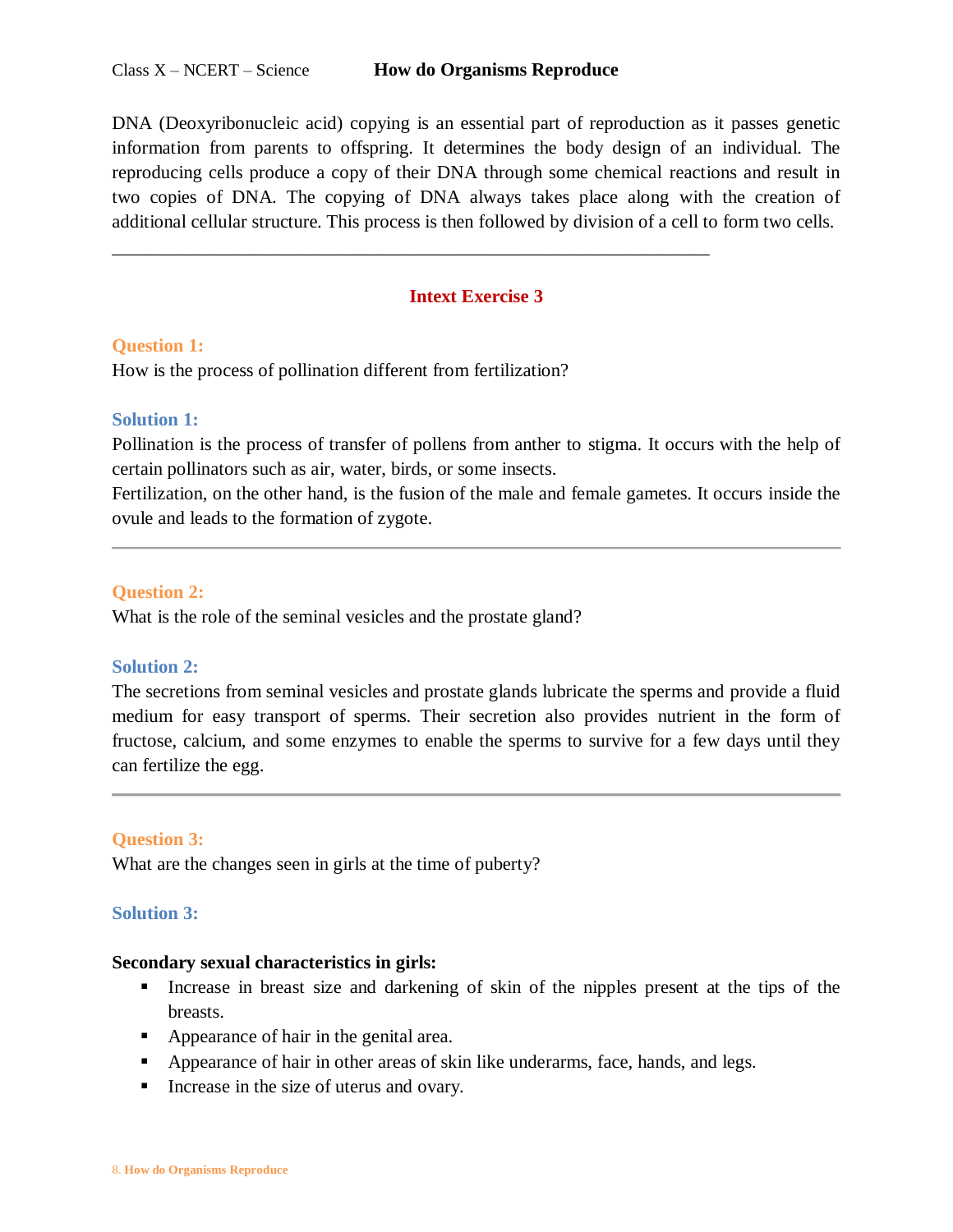- Beginning of menstrual cycle.
- More secretion of oil from the skin, which results in the appearance of pimples.
- $\blacksquare$  Widening of the hips

## **Question 4:**

How does the embryo get nourishment inside the mother's body?

## **Solution 4:**

The embryo develops inside the mother's body for about nine months. Inside the uterus, the outer tissue surrounding the embryo develops finger-like projections called villi. These villi are surrounded by uterine tissue and maternal blood. They provide a large surface area for exchange of oxygen and nutrients. Also, there is a special tissue called placenta, which is embedded in the uterine wall. The embryo receives the oxygen and nutrients from the mother's blood via the placenta. The waste materials produced by the embryo are also removed through the placenta.

## **Question 5:**

If a woman is using a copper−T, will it help in protecting her from sexually transmitted diseases?

## **Solution 5:**

No. Using a copper-T will not provide a protection from sexually transmitted diseases, as it does not prevent the entry of semen. It only prevents the implantation of the embryo in the uterus.

# **NCERT Exercise**

## **Question 1:**

Asexual reproduction takes place through budding in

- (a) amoeba.
- (b) yeast.
- (c) plasmodium.
- (d) leishmania.

## **Solution 1:**

(b) Asexual reproduction takes place through budding in yeast.

## **Question 2:**

Which of the following is not a part of the female reproductive system in human beings?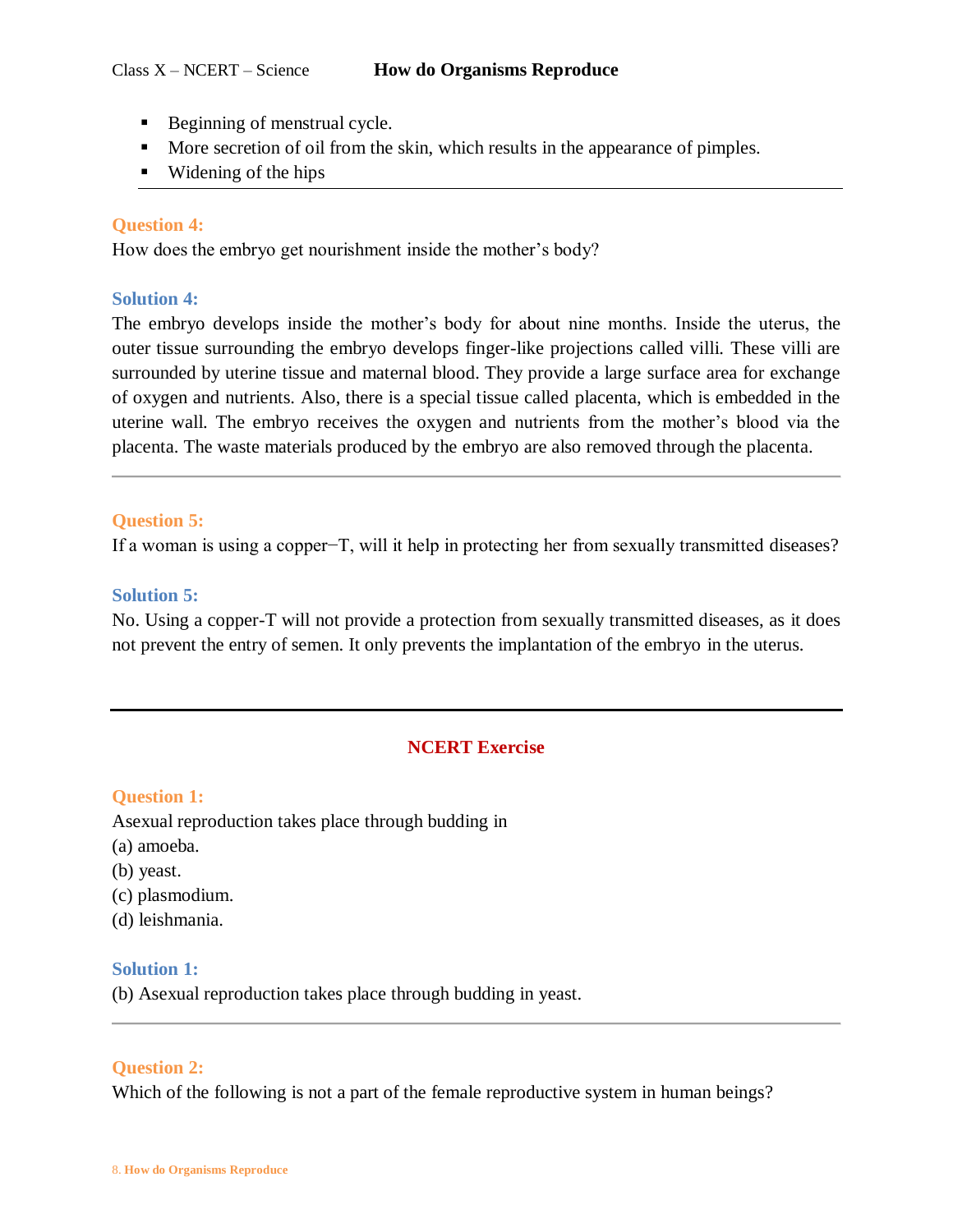- (a) Ovary
- (b) Uterus
- (c) Vas deferens
- (d) Fallopian tube

## **Solution 2:**

(c) Vas deferens is not a part of the female reproductive system in human beings.

# **Question 3:**

The anther contains (a) sepals. (b) ovules. (c) carpel. (d) pollen grains.

# **Solution 3:**

(d) The anther contains pollen grains.

# **Question 4:**

What are the advantages of sexual reproduction over asexual reproduction?

# **Solution 4:**

# **Advantages of sexual reproduction:**

· In sexual reproduction, more variations are produced. Thus, it ensures survival of species in a population.

· The new formed individual has characteristics of both the parents.

· Variations are more viable in sexual mode than in asexual one. This is because in asexual reproduction, DNA has to function inside the inherited cellular apparatus.

Progeny produced as a result of sexual reproduction are more hardy than those produced by asexual reproduction.

# **Question 5:**

What are the functions performed by the testis in human beings?

## **Solution 5:**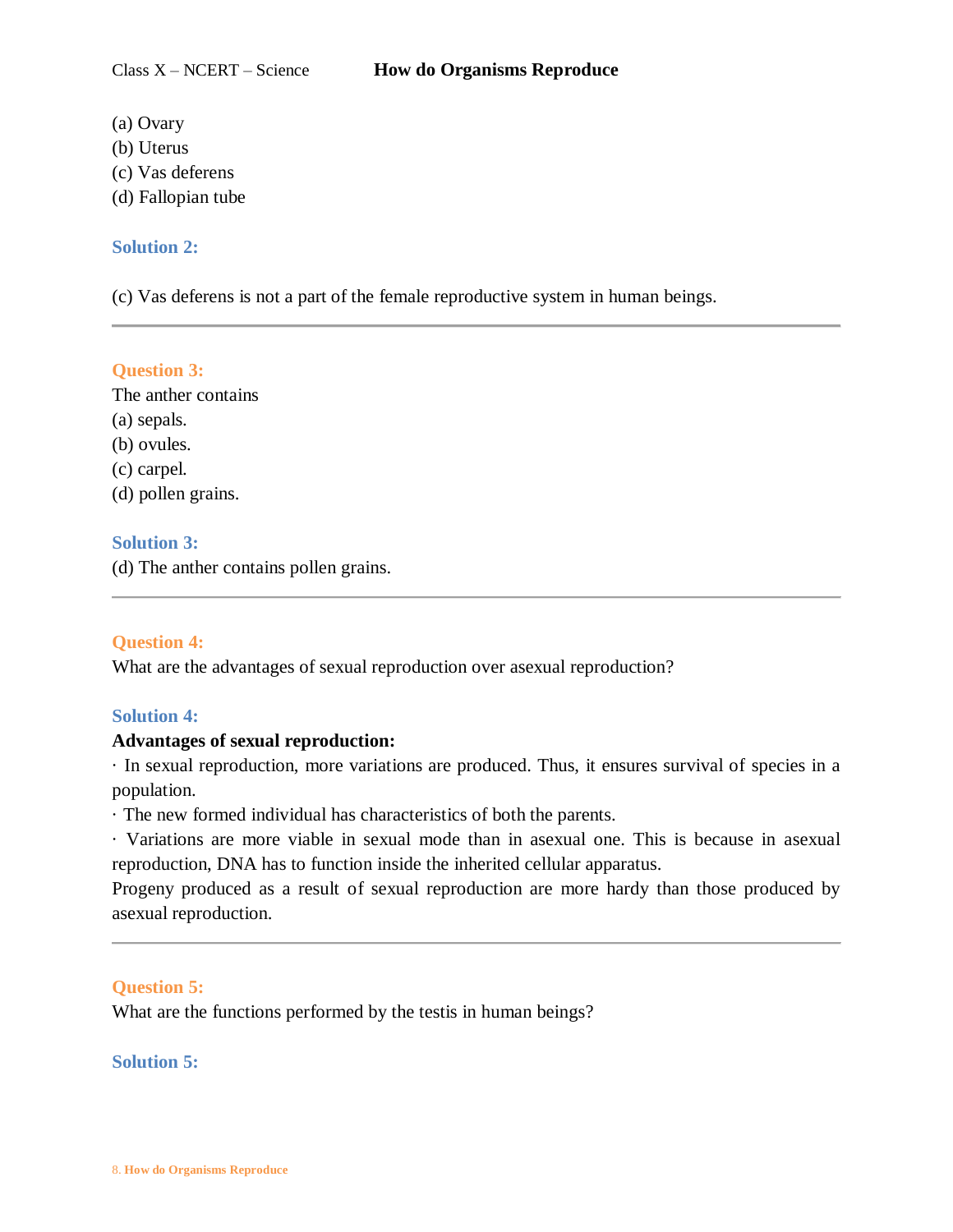The testes are the male reproductive organs that are located outside the abdominal cavity within a pouch called scrotum.

## **Functions of testes:**

· Produce sperms

· Produce a hormone called testosterone, which brings about secondary sexual characters in boys.

# **Question 6:**

Why does menstruation occur?

## **Solution 6:**

Menstruation is a process in which blood and mucous flows out every month through the vagina. This process occurs every month because one egg is released from the ovary every month and at the same time, the uterus (womb) prepares itself to receive the fertilized egg. Thus, the inner lining of the uterus gets thickened and is supplied with blood to nourish the embryo. If the egg does not get fertilized, then the lining of the uterus breaks down slowly and gets released in the form of blood and mucous from the vagina.

## **Question 7:**

Draw a labelled diagram of the longitudinal section of a flower.

**Solution 7:**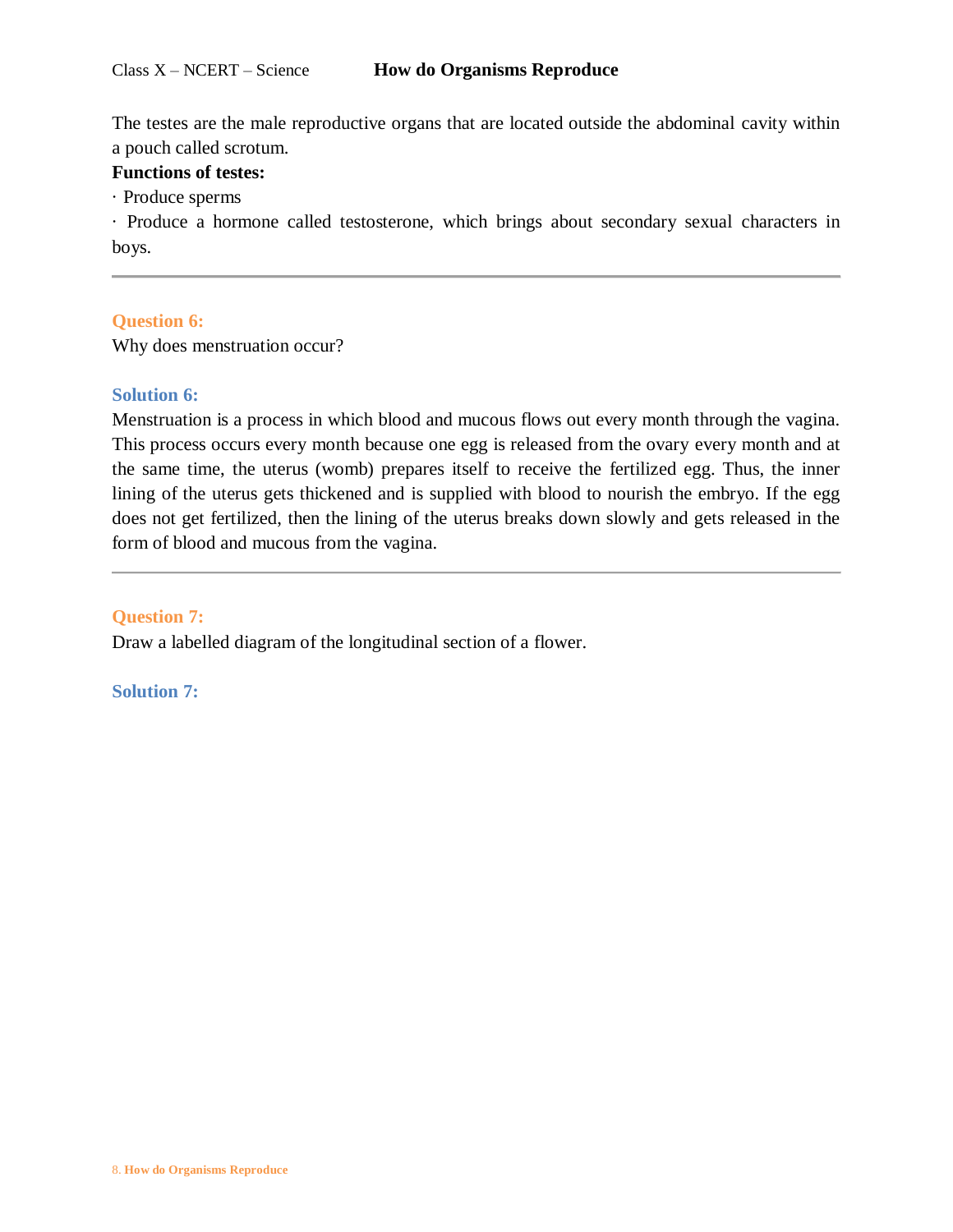# **Structure of Bisexual Flower Structure of an idealized flower** Anther Stigma .Carpel **Stamen Style Filament** Ovary Sepal Petal Receptacle

# **Question 8:**

What are the different methods of contraception?

## **Solution 8:**

Contraception is the method employed to prevent pregnancy. The contraceptive methods can be broadly divided into the following types:

**· Natural method** → It involves avoiding the chances of meeting of sperms and ovum. In this method, the sexual act is avoided from day 10th to 17th of the menstrual cycle because during this period, ovulation is expected and therefore, the chances of fertilization are very high.

**• Barrier method**  $\rightarrow$  In this method, the fertilization of ovum and sperm is prevented with the help of barriers. Barriers are available for both males and females. Condoms are barriers made of thin rubber that are used to cover penis in males and vagina in females.

· **Oral contraceptives** →In this method, tablets or drugs are taken orally. These contain small doses of hormones that prevent the release of eggs and thus fertilization cannot occur.

· **Implants and surgical methods** →Contraceptive devices such as the loop or Copper-T are placed in uterus to prevent pregnancy. Some surgical methods can also be used to block the gamete transfer. It includes the blocking of vas deferens to prevent the transfer of sperms known as vasectomy. Similarly, fallopian tubes of the female can be blocked so that the egg will not reach the uterus known as Tubectomy.